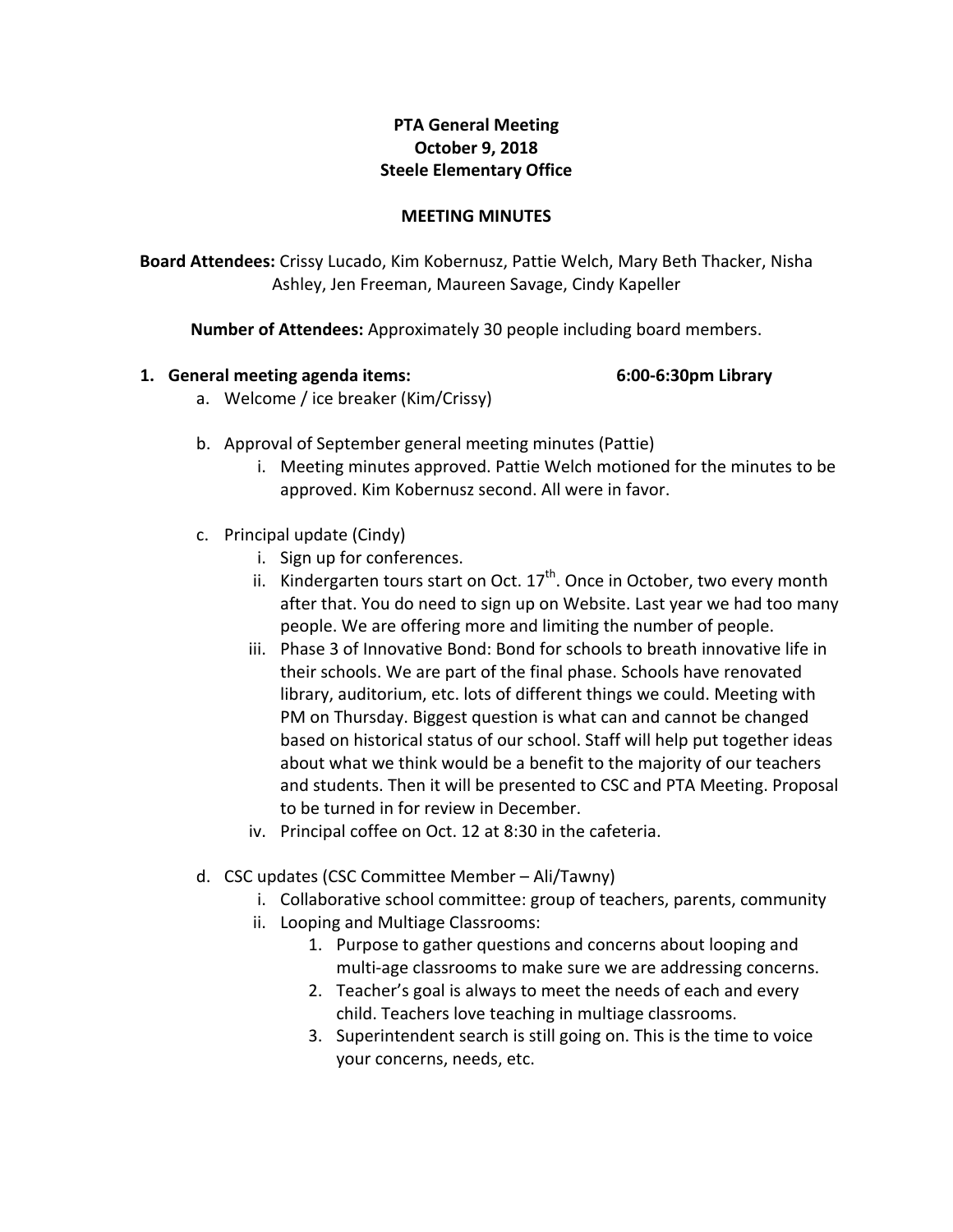- e. Committee updates:
	- i. Grocery cards:
		- 1. Ali Sweeney presented. You can purchase cards tonight or directly from Ali Sweeney. They are \$5 each and loaded with \$5.
	- ii. Fall fundraiser (Jenn / Dedra)
		- 1. Dedra presented about Fall Fundraiser.
		- 2. Venue: Botanic Gardens
		- 3. Theme: Masquerade Ball
		- 4. Most big decisions have been made.
		- 5. Donations are due no later than this Friday, Oct.  $12<sup>th</sup>$ .
		- 6. If you know you want to do something but don't have exact details, we can still get you squared away and work out details.
		- 7. We also have a few things/ideas that people have hosted in the past so if you need an idea, see Dedra.
		- 8. Rich Haynie is running Handbid app. Ticket sales: last year at this time 34 sold, this year 63 so far. Any issues with Handbid, see Rich Haynie, he's happy to help get you squared away.
		- 9. Also taking wine donations. Wine wall is a new event and we'll take as many bottles as possible. Each bottle needs to retail for \$20 or above. At party, give \$20 then you get to pick a blind bottle to have at the party. Every bit of money is money for the school. Question or want to make a donation, see Daniela Meltzer, Dedra Haynie or anyone on the Fundraising committee.
		- 10. Deadline to provide a bottle of wine is Nov.  $1<sup>st</sup>$ .
	- iii. Garden: Dig it Day (Nisha)
		- 1. Sunday, Oct.  $14^{th}$  from 9-1pm. Help put garden beds to rest. Bring kids, whole family. Sign ups on My School Anywhere or just come.
	- iv. Volunteers needed: Rainbow Week and Book Fair (Nisha)
		- 1. Promote healthy foods throughout the week using the colors of the rainbow.
		- 2. April Amiel is head. Questions you can reach out to her.
		- 3. Need volunteers. Opportunities are on My School Anywhere or contact April to help as well.
		- 4. Book fair needs sign-ups as well. Shifts to set up and tear down and sell books throughout the week. Opportunities are also on My School Anywhere as well. Sign up there.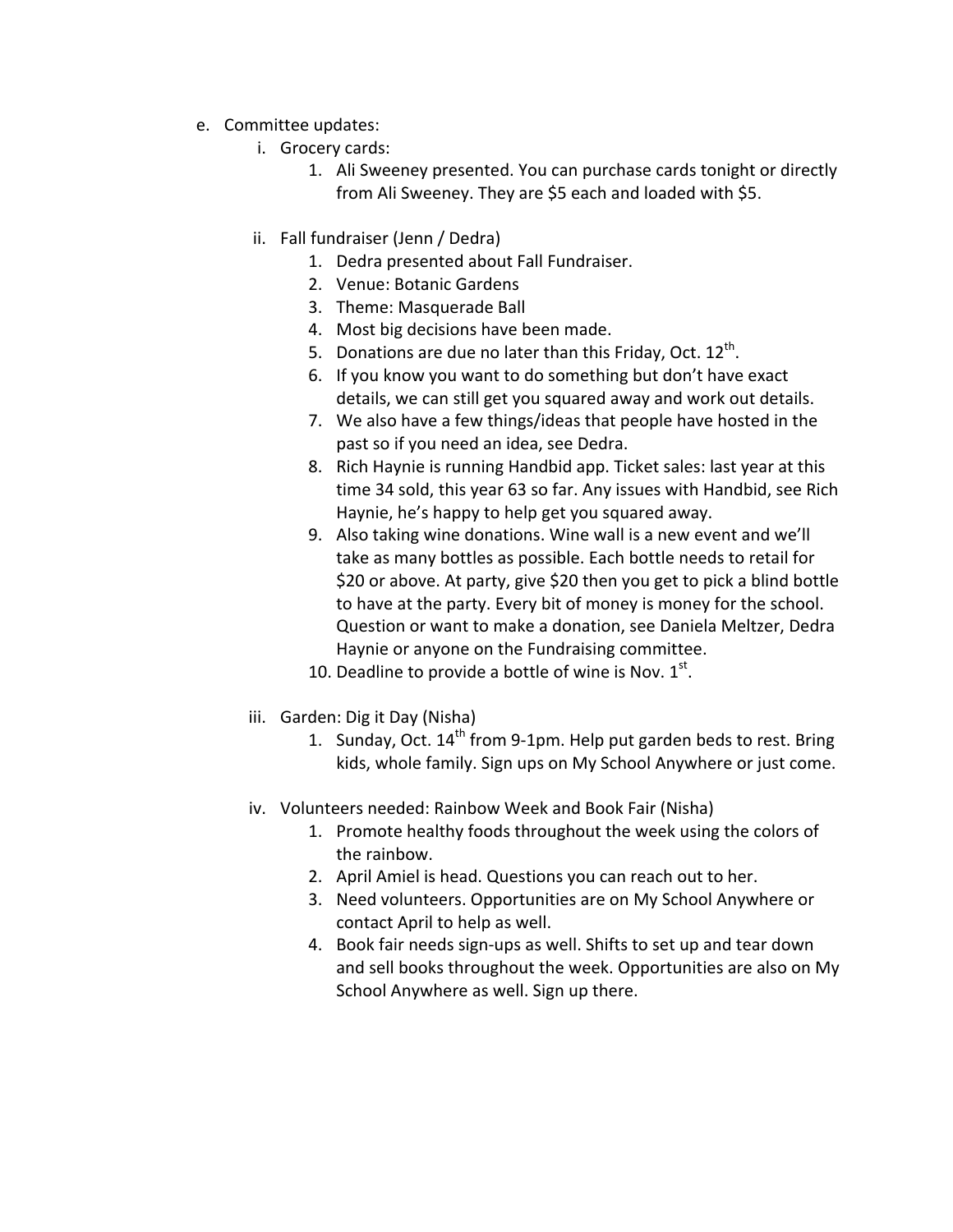- v. Swag approval (Nisha)
	- 1. Looking for budget approval to purchase new swag: hats, shirts, stickers, etc.
	- 2. Not looking at it as a money maker for the school. Just to promote community awareness.
	- 3. Looking to get approved \$5,000 to make new swag.
	- 4. Budget was approved at PTA meeting. Kim Kobernusz made a motion to approve and Pattie Welch second. All were in favor.
- vi. Communications: Amendment 73 (Jim)
	- 1. Great schools. Thriving communities.
	- 2. Jim Grimes gave a brief overview of the Amendment that will be up for vote on Election Day.
	- 3. If you want more information, see Jim Grimes.
- vii. Kids of Steele:
	- 1. Mary Beth Thacker reported on the Walk For Sudan this weekend. 8 students and 6 parents. Not the largest turnout, but still successful and a lot of fun.

## **2. Middle School Presentations 6:30-7:30pm Auditorium**

- a. Merrill
	- i. 575 kids
	- ii. Only middle school newcomer program in all of DPS
	- iii. 33 languages are spoken within our student body
	- iv. % of neighborhood families has increased over 15%
	- v. 60% neighborhood families are choosing Merrill
	- vi. Highlights included families diversity and diversity of enrichment, activities offers, etc.
	- vii. Kids love school when they go to Merrill. They are happy to be there.
- b. Hill: did not attend
- c. McAuliffe: did not attend
- d. Morey
	- i. Diverse community
	- ii. 42% HGT or GT HGT magnet of Denver Public Schools
	- iii. 320 kids/just a middle school  $-$  cap is 350 kids
	- iv. Vision is to build on every child's unique capabilities. Self directed and
	- v. Personalized learning school. Personalized to them specifically. Selfdirected learning time in
	- vi. Success seminar: 4/week to meet with an advisor how they are doing with their goals, socially, emotionally, academically, etc.